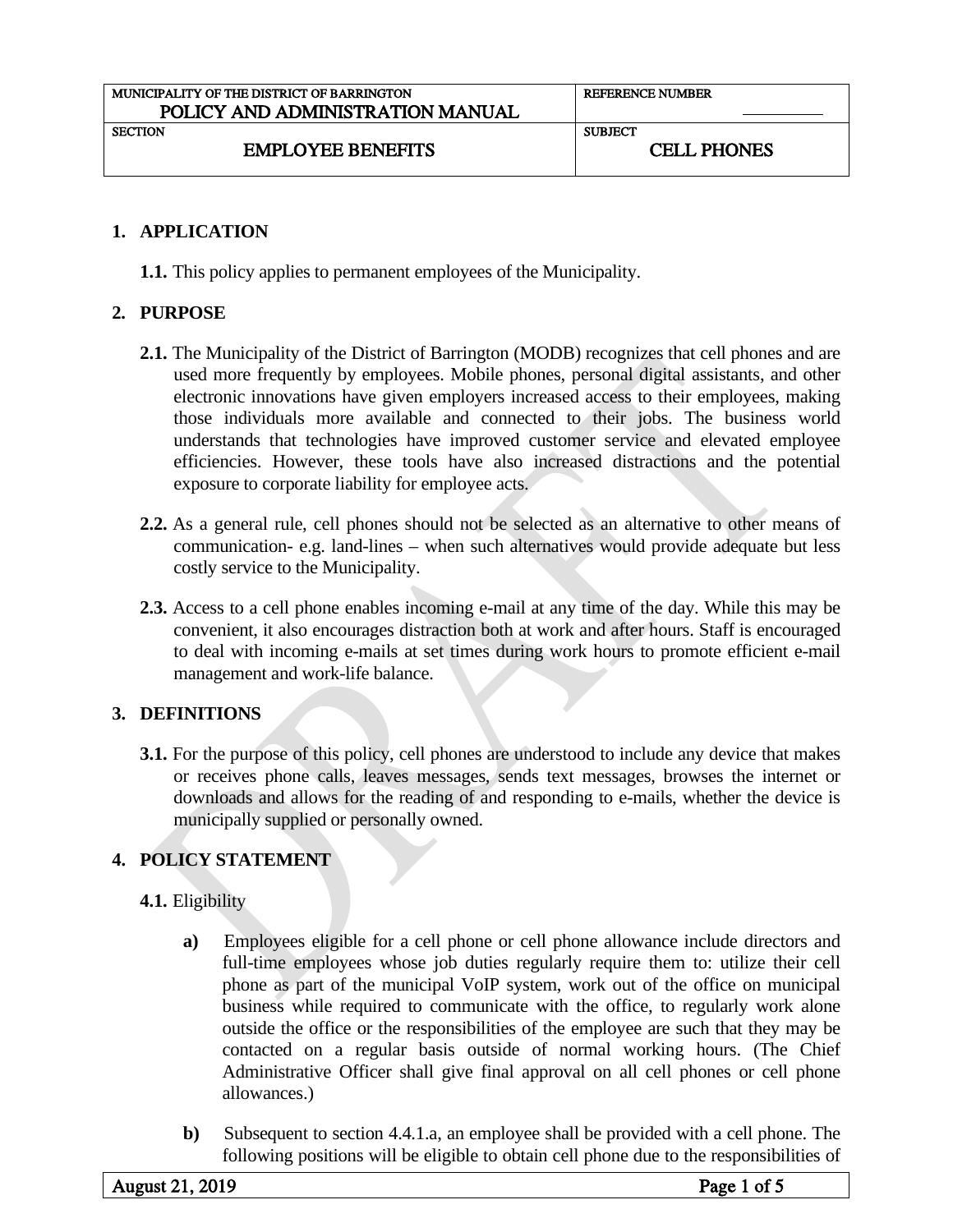| MUNICIPALITY OF THE DISTRICT OF BARRINGTON | <b>REFERENCE NUMBER</b> |  |
|--------------------------------------------|-------------------------|--|
| POLICY AND ADMINISTRATION MANUAL           |                         |  |
| <b>SECTION</b>                             | <b>SUBJECT</b>          |  |
| <b>EMPLOYEE BENEFITS</b>                   | <b>CELL PHONES</b>      |  |

the position and the eligibility requirements listed above:

- Chief Administrative Officer
- Director of Finance
- Director of Property Services
- Director of Marketing and Tourism Development
- Director of Recreation
- Fire Services/EMO Coordinator
- Physical Activity Coordinator
- **Property Services Technicians**
- Arena Operations Manager
- Arena and Property Services Administrative Assistant
- Building Inspector/Development Officer
- Landfill Technician
- Senior Services Coordinator
- **4.2.** Municipally Owned Cell Phones
	- **a)** The Municipality shall purchase a cell phone for the eligible employees and will pay the regular monthly plan rates.
	- **b**) Invoices in excess of the regular monthly plan rates will be considered personal use and shall be invoiced to the eligible employee. A nominal excess amount (i.e. less than \$5) shall not be billed, at the discretion of the Director of Finance. Subsequent decreases in cost shall not come as offsetting to the employee.

**4.3.** Personal Cell Phones

- **a)** The use of personal cell phones is permitted. Upon approval from the Chief Administrative Officer, the Municipality shall reimburse employees for the use of a personal cell phone based on the lower of the actual average monthly plan cost and or \$50.
- **b)** The maximum monthly reimbursement for the CAO's cell phone shall be \$75 due to the added requirement to work after hours.
- **c)** The reimbursement rates shall be inclusive of HST.
- **4.4.** Exceptions
	- **a)** Exceptions to sections 4.2 and 4.3 will be made upon recommended action of the director and/or CAO where an eligible user has an additional work-related cost (i.e. municipal conference, emergency call after hours or during vacation)
- **4.5.** Out of Province or International Travel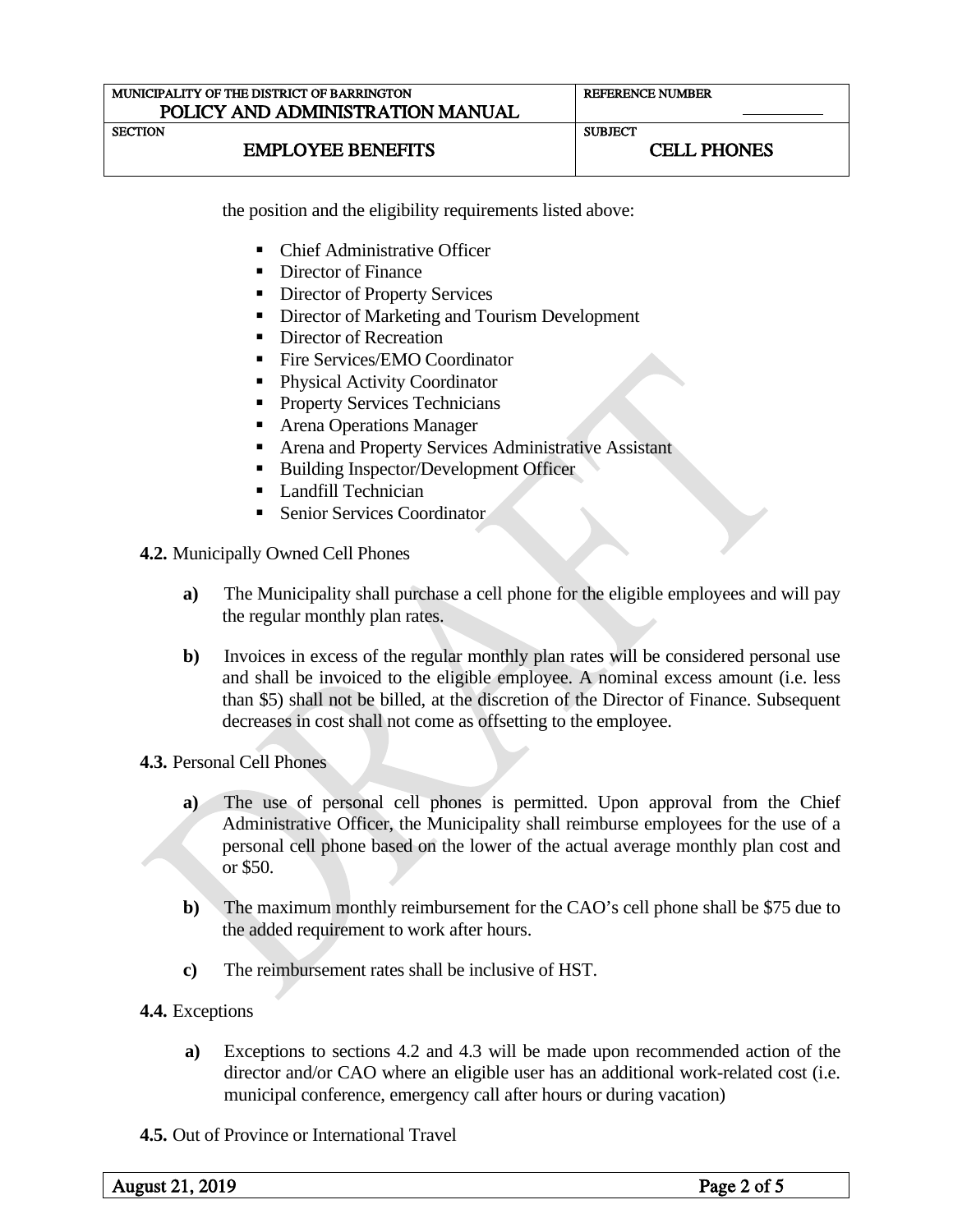| MUNICIPALITY OF THE DISTRICT OF BARRINGTON | <b>REFERENCE NUMBER</b> |  |
|--------------------------------------------|-------------------------|--|
| POLICY AND ADMINISTRATION MANUAL           |                         |  |
|                                            |                         |  |
| <b>SECTION</b>                             | <b>SUBJECT</b>          |  |
| <b>EMPLOYEE BENEFITS</b>                   | <b>CELL PHONES</b>      |  |
|                                            |                         |  |

- **a)** Most positions do not require an employee to take their municipally owned cell phone out of Province or on international travel. If this is required, approval from their direct supervisor is required.
- **b)** In the event an employee must travel out of province or internationally with a municipally owned phone, it is the responsibility of the employee to ensure a sufficient travelling package has been added to their plan for the entirety of their vacation.
- **c)** The Director of Finance is responsible for administering the cell phone rate plans, therefore they must be contacted prior to the vacation to make the appropriate arrangements.
- **d)** The Municipality of Barrington will not reimburse employees for any and all personal calls made or received during out of province or international travel unless it is otherwise necessary to complete an emergency work related task and is subsequently approved by the CAO.

## **5. GENERAL GUIDELINES**

**5.1.** Use of Cell Phones

- **a)** Communication of a personal nature is unavoidable but should be managed. If there are any incremental costs incurred by the municipality caused by excessive nonbusiness related use, that cost will be the responsibility of the employee. The Chief Administrative Officer reserves the right to deny access to a municipal cell phone if personal use is considered to be excessive or disruptive to municipal business.
- **b**) Using a cell phone while driving is dangerous. Employees must be aware of and follow all current legislation and regulations regarding the use of cell phones while operating motor vehicles. Municipal Employees are required to exercise due diligence while operating motor vehicles on company business. As a result, employees are not permitted to use a hand-held cell phone to talk, text, e-mail or browse the internet while operating a motor vehicle. Any cell phone use while operating a motor vehicle will require the use of a hands-free device (i.e. Bluetooth).
- **5.2.**Safety and Security
	- **a)** The employee shall ensure that the municipal cell phone is protected all the times with the help of a password.
- **5.3.**Cell Phone Replacement Due to Damage
	- **a)** It is the employee's responsibility to protect a municipal cell phone from any kind of damage with the use of a protective case.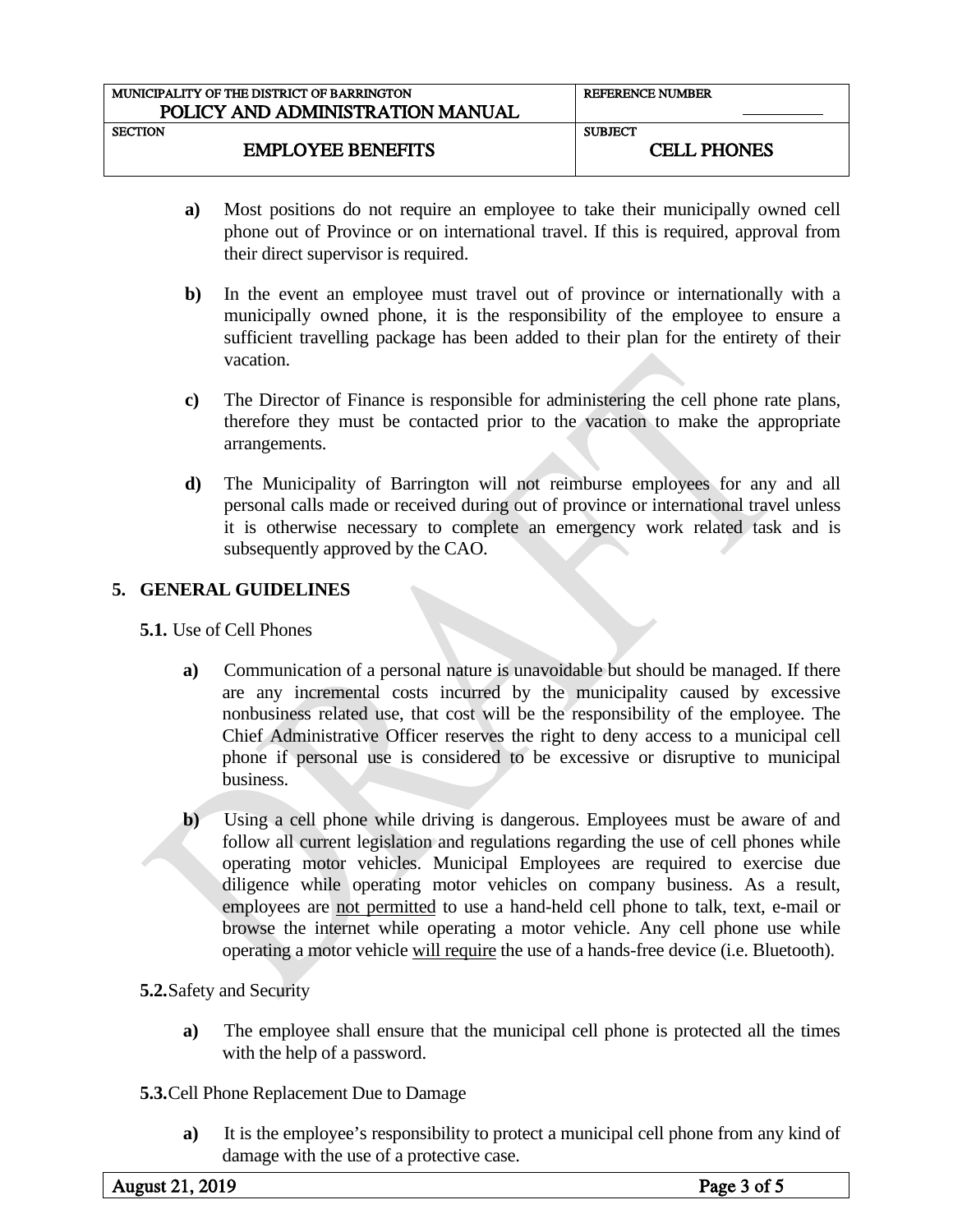| MUNICIPALITY OF THE DISTRICT OF BARRINGTON | <b>REFERENCE NUMBER</b> |  |
|--------------------------------------------|-------------------------|--|
| POLICY AND ADMINISTRATION MANUAL           |                         |  |
| <b>SECTION</b>                             | <b>SUBJECT</b>          |  |
| <b>EMPLOYEE BENEFITS</b>                   | <b>CELL PHONES</b>      |  |

- **b)** Municipal cell phones which are damaged, lost or stolen must be reported immediately to the employee's supervisor.
- **c)** Any cell phone that has been damaged from misuse or neglect in the judgment of the supervisor will be repaired by the Municipality, with the cost charged to the employee. Damage includes, but is not limited to, broken screens, cracked plastic pieces, and inoperability. If the cost to repair the cell phone exceeds the cost of purchasing a new device, the lesser cost option will be chosen, at the employee's expense. If the cell phone is stolen or lost, the employee shall pay the full replacement cost, if any.
- **d)** In all other cases where damage is accidental or regular wear and tear, the Municipality shall be responsible to repair and pay for the repair.

**5.4.** Cell Phone Replacement

- **a)** Cell phones will usually be replaced at the end of their contract.
- **b)** The make and model of the replacement cell phone will be at the discretion of the Director of Finance and will be based on cost effectiveness, availability and compatibility with.
- **c)** Any request to replace a cell phone prior to the end of a contract shall also be considered by the Chief Administrative Officer with a replacement approved if the device has had numerous and ongoing repair issues, if the upgrade is financially advantageous to the Municipality or if the new technology will significantly improve performance or efficiency.

### **5.5.** Privacy and Access

**a)** A detailed statement for each municipally supplied cell phone is received monthly from the service provider and is reviewed by the Director of Finance. As the phone is municipal property, that information will be known to the Chief Administrative Officer, the Director of Finance and potentially other employees with authority to deal with the phone provider.

### **5.6.** Transitional Process

**a)** Any staff member as of October 2019 that is using a municipal cell phone (or reimbursed for personal use) shall continue their existing arrangement until the end of the contract.